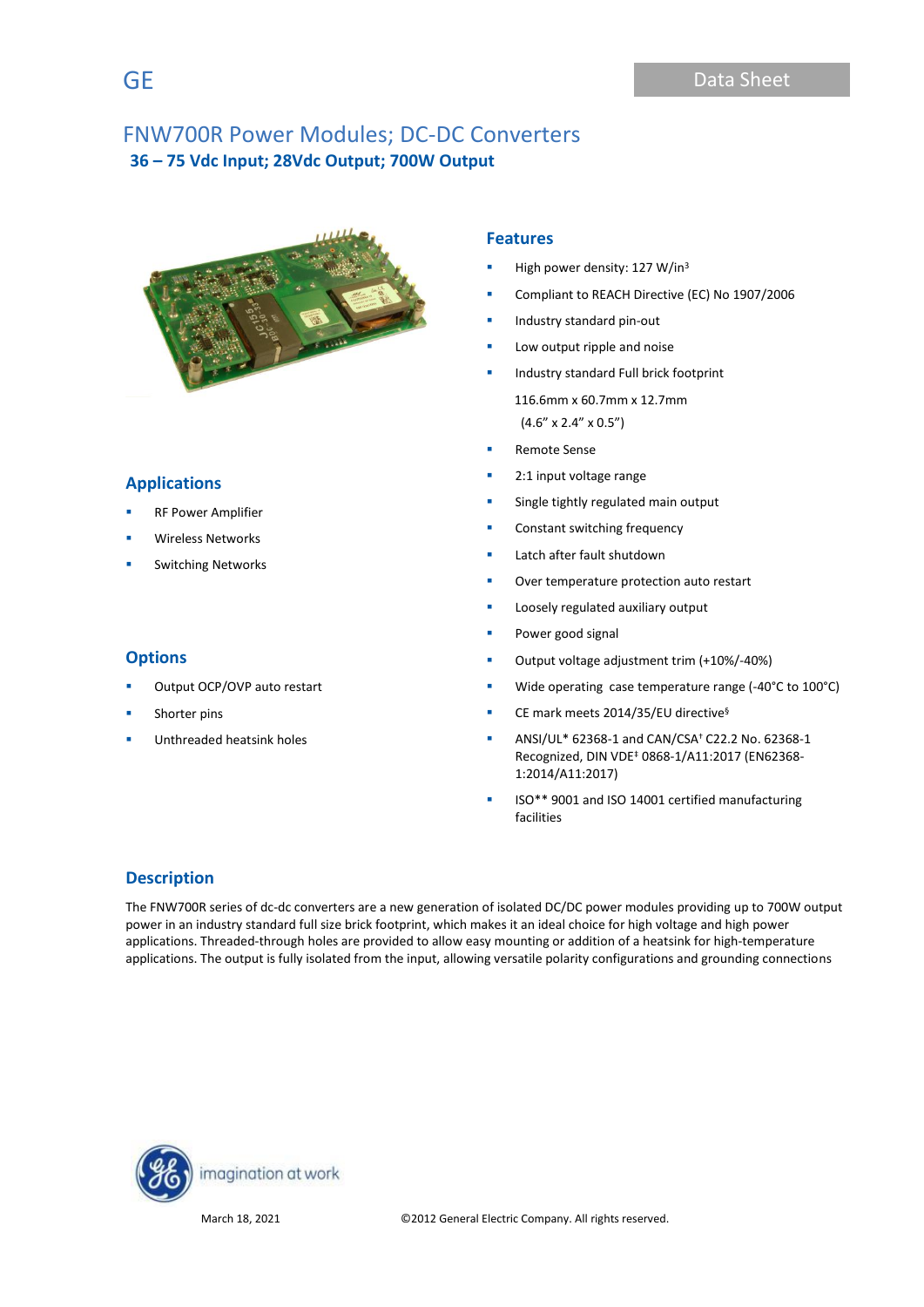# **GE** Data Sheet FNW700R Power Modules; DC-DC Converters

# **36 – 75 Vdc Input; 28Vdc Output; 700W Output**

# **Absolute Maximum Ratings**

Stresses in excess of the absolute maximum ratings can cause permanent damage to the device. These are absolute stress ratings only, functional operation of the device is not implied at these or any other conditions in excess of those given in the operations sections of the data sheet. Exposure to absolute maximum ratings for extended periods can adversely affect the device reliability.

| <b>Parameter</b>                                                                                                                                                                                                                             | <b>Device</b> | <b>Symbol</b>         | <b>Min</b> | <b>Max</b> | <b>Unit</b>   |
|----------------------------------------------------------------------------------------------------------------------------------------------------------------------------------------------------------------------------------------------|---------------|-----------------------|------------|------------|---------------|
| Input Voltage (Continuous)                                                                                                                                                                                                                   | All           | <b>V<sub>IN</sub></b> | $-0.3$     | 80         | $V_{dc}$      |
| <b>Operating Ambient Temperature</b><br>(See Thermal Considerations section)<br>Note: When the operating ambient temperature is within 55C~85C, the<br>application of the module refers to the derating curves of Figure 15 and<br>Figure 16 | All           | Тд                    | $-40$      | 85         | $\sim$        |
| <b>Operating Case Temperature</b><br>(See Thermal Considerations section)                                                                                                                                                                    | All           | Tc.                   | $-40$      | 100        |               |
| Storage Temperature                                                                                                                                                                                                                          | All           | $T_{\rm stg}$         | $-55$      | 125        | $\mathcal{C}$ |
| I/O Isolation Voltage, input to case                                                                                                                                                                                                         | All           |                       |            | 1500       | $V_{dc}$      |
| Output to case                                                                                                                                                                                                                               | All           |                       |            | 500        | $V_{dc}$      |

# **Electrical Specifications**

Unless otherwise indicated, specifications apply over all operating input voltage, resistive load, and temperature conditions.

| Parameter                                                                                                                                         | <b>Device</b> | <b>Symbol</b>       | <b>Min</b> | <b>Typ</b> | <b>Max</b> | <b>Unit</b> |
|---------------------------------------------------------------------------------------------------------------------------------------------------|---------------|---------------------|------------|------------|------------|-------------|
| <b>Operating Input Voltage</b>                                                                                                                    | All           | $V_{IN}$            | 36         | 48         | 75         | $V_{dc}$    |
| Maximum Input Current<br>$(V_{IN} = 36V$ to 75V, $I_0 = I_0$ , $_{max}$ )                                                                         | All           | I <sub>IN.max</sub> |            |            | 23         | $A_{dc}$    |
| Inrush Transient                                                                                                                                  | All           | l <sup>2</sup> t    |            |            |            | $A^2S$      |
| Input Reflected Ripple Current, peak-to-peak<br>(5Hz to 20MHz, 12µH source impedance; V <sub>IN</sub> =0V to 75V,<br>$IO= IOmax$ ; see Figure 10) | All           |                     |            |            | 40         | $mAp-p$     |
| Input Ripple Rejection (120Hz)                                                                                                                    | All           |                     |            | 60         |            | dB          |

## **CAUTION: This power module is not internally fused. An input line fuse must always be used.**

This power module can be used in a wide variety of applications, ranging from simple standalone operation to being an integrated part of complex power architecture. To preserve maximum flexibility, internal fusing is not included. Always use an input line fuse, to achieve maximum safety and system protection. The safety agencies require a fast-acting fuse with a maximum rating of 30A (see Safety Considerations section). Based on the information provided in this data sheet on inrush energy and maximum dc input current, the same type of fuse with a lower rating can be used. Refer to the fuse manufacturer's data sheet for further information.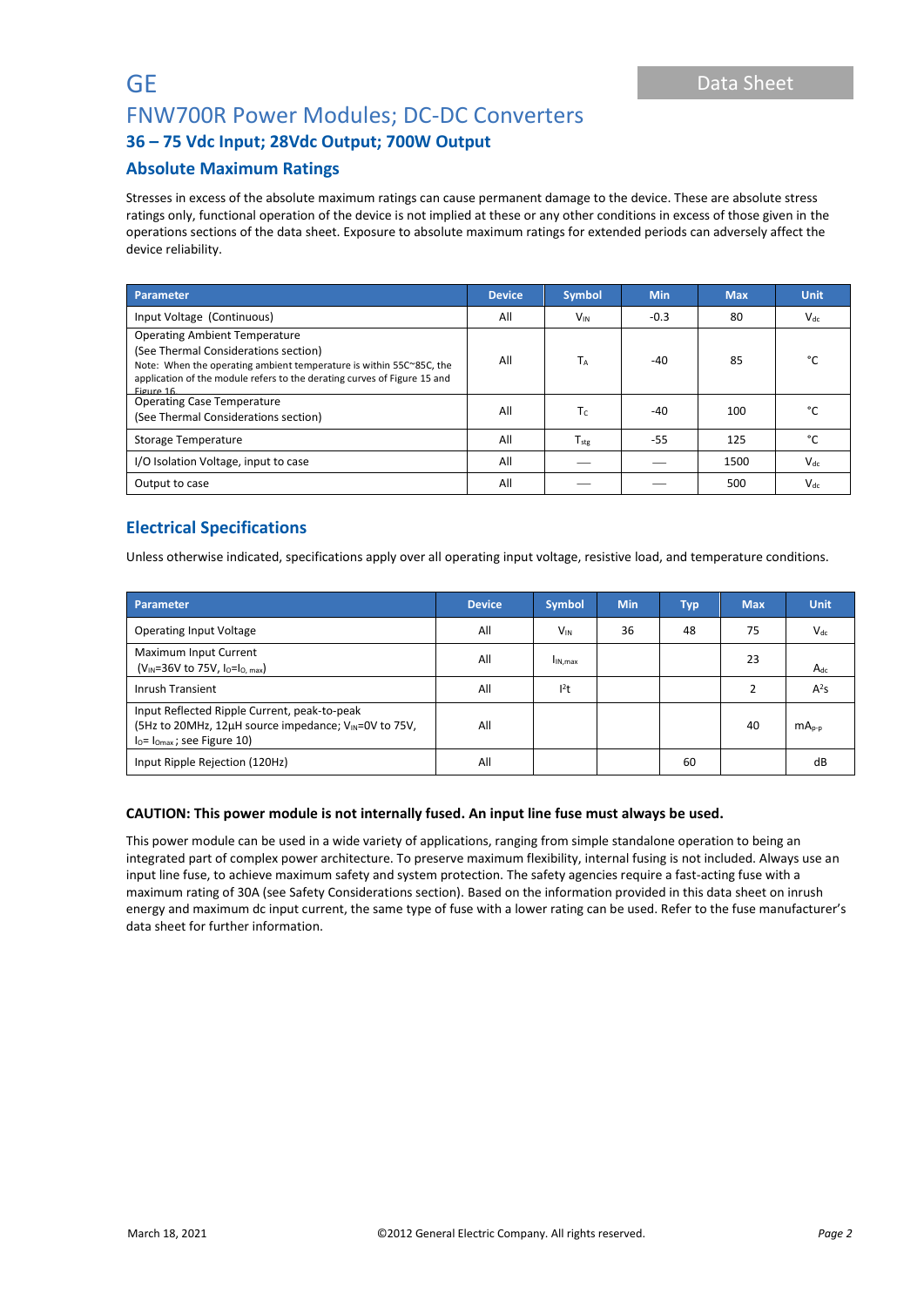# **Electrical Specifications** (continued)

| <b>Parameter</b>                                                                                                                                                  | <b>Device</b> | <b>Symbol</b>       | <b>Min</b>               | <b>Typ</b>          | <b>Max</b> | <b>Unit</b>                |
|-------------------------------------------------------------------------------------------------------------------------------------------------------------------|---------------|---------------------|--------------------------|---------------------|------------|----------------------------|
| Output Voltage Set-point<br>$(V_{IN} = V_{IN,nom}$ , lo=lo, max, Tc = 25°C)                                                                                       | All           | $V0$ , set          | 27.5Z                    | 28                  | 28.5       | $V_{dc}$                   |
| Output Voltage<br>(Over all operating input voltage, resistive load, and<br>temperature conditions until end of life)                                             | All           | $V_{\rm O}$         | 27.15                    |                     | 28.85      | $V_{dc}$                   |
| <b>Output Regulation</b>                                                                                                                                          |               |                     |                          |                     |            |                            |
| Line $(V_{IN} = V_{IN, min}$ to $V_{IN, max}$ )                                                                                                                   | All           |                     |                          | 0.05                | 0.2        | $%V_{0}$                   |
| Load $(I_0=I_0_{min}$ to $I_0_{max}$ )                                                                                                                            | All           |                     |                          | 0.05                | 0.2        | %V <sub>o</sub>            |
| Temperature (T <sub>c</sub> = -40°C to +100°C)                                                                                                                    | All           |                     |                          | 100                 | 300        | mV                         |
| Output Ripple and Noise on nominal output                                                                                                                         |               |                     |                          |                     |            |                            |
| $(V_{IN} = V_{IN, nom}$ and $I_0 = I_0$ , min to $I_0$ , max)                                                                                                     |               |                     |                          |                     |            |                            |
| RMS (5Hz to 20MHz bandwidth)                                                                                                                                      | All           |                     |                          |                     | 80         | mV <sub>rms</sub>          |
| Peak-to-Peak (5Hz to 20MHz bandwidth)                                                                                                                             | All           |                     |                          |                     | 300        | $mv_{pk-pk}$               |
| <b>External Capacitance</b>                                                                                                                                       |               |                     |                          |                     |            |                            |
| Note: use a minimum 470uF output capacitor. If the<br>ambient temperature is less than -20°C, use more<br>than 3 of recommended minimum capacitors.               | All           | $CO$ max            | 470                      | 1000                | 5000       | μF                         |
| <b>Output Current</b>                                                                                                                                             | All           | Ιo                  | 2                        |                     | 25         | $A_{dc}$                   |
| <b>Output Current Limit Inception</b>                                                                                                                             | All           | lo, lim             | 26                       | 29                  | 32         | $A_{dc}$                   |
| Efficiency<br>$V_{IN} = V_{IN. nom}$ , T <sub>c</sub> =25 <sup>o</sup> C<br>$I_0 = I_0$ , max, $V_0 = V_0$ , set                                                  | All           | η                   |                          | 90                  |            | %                          |
| <b>Switching Frequency</b>                                                                                                                                        |               | $f_{sw}$            | $\overline{\phantom{0}}$ | 300                 |            | kHz                        |
| <b>Dynamic Load Response</b>                                                                                                                                      |               |                     |                          |                     |            |                            |
| (Δlo/Δt=1A/10μs; V <sub>in</sub> =V <sub>in,nom</sub> ; T <sub>c</sub> =25°C; Tested with<br>a 470 µF aluminum and a 10 µF ceramic capacitor<br>across the load.) |               |                     |                          |                     |            |                            |
| Load Change from $I0 = 50%$ to 75% of $I0,max$ :<br>Peak Deviation<br>Settling Time (Vo<10% peak deviation)                                                       | All           | $V_{pk}$<br>$t_{s}$ |                          | 3<br>$\overline{2}$ |            | %V <sub>O, set</sub><br>ms |
| Load Change from I <sub>0</sub> =75% to 50% of I <sub>o.max</sub> :<br>Peak Deviation                                                                             |               | $V_{pk}$            |                          | 3                   |            | $\%V_{O, set}$             |
| Settling Time (Vo<10% peak deviation)                                                                                                                             |               | $t_{s}$             |                          | $\overline{2}$      |            | ms                         |

# **Isolation Specifications**

| <b>Parameter</b>             | <b>Symbol</b>    | <b>Min</b> | Typ <sup>1</sup> | <b>Max</b>               | <b>Unit</b> |
|------------------------------|------------------|------------|------------------|--------------------------|-------------|
| <b>Isolation Capacitance</b> | ∪iso             | __         | 1500             | __                       | рF          |
| <b>Isolation Resistance</b>  | R <sub>iso</sub> | 10         |                  | $\overline{\phantom{a}}$ | MΩ          |

# **General Specifications**

| Parameter                                                                                                                                      | <b>Device</b> | <b>Symbol</b> | <b>Min</b> | <b>Typ</b> | <b>Max</b> | <b>Unit</b>   |
|------------------------------------------------------------------------------------------------------------------------------------------------|---------------|---------------|------------|------------|------------|---------------|
| Calculated Reliability based upon Telcordia SR-332<br>Issue 2: Method I Case 3 (I <sub>O</sub> =80%I <sub>O, max</sub> , T <sub>A</sub> =40°C, | All           | <b>FIT</b>    |            | 405.4      |            | $10^9$ /Hours |
| airflow = 200 lfm, 90% confidence)                                                                                                             |               | <b>MTBF</b>   |            | 2,466,797  |            | Hours         |
| Weight                                                                                                                                         | All           |               |            | 150        |            | g             |
|                                                                                                                                                |               |               |            | (5.3)      |            | (oz.          |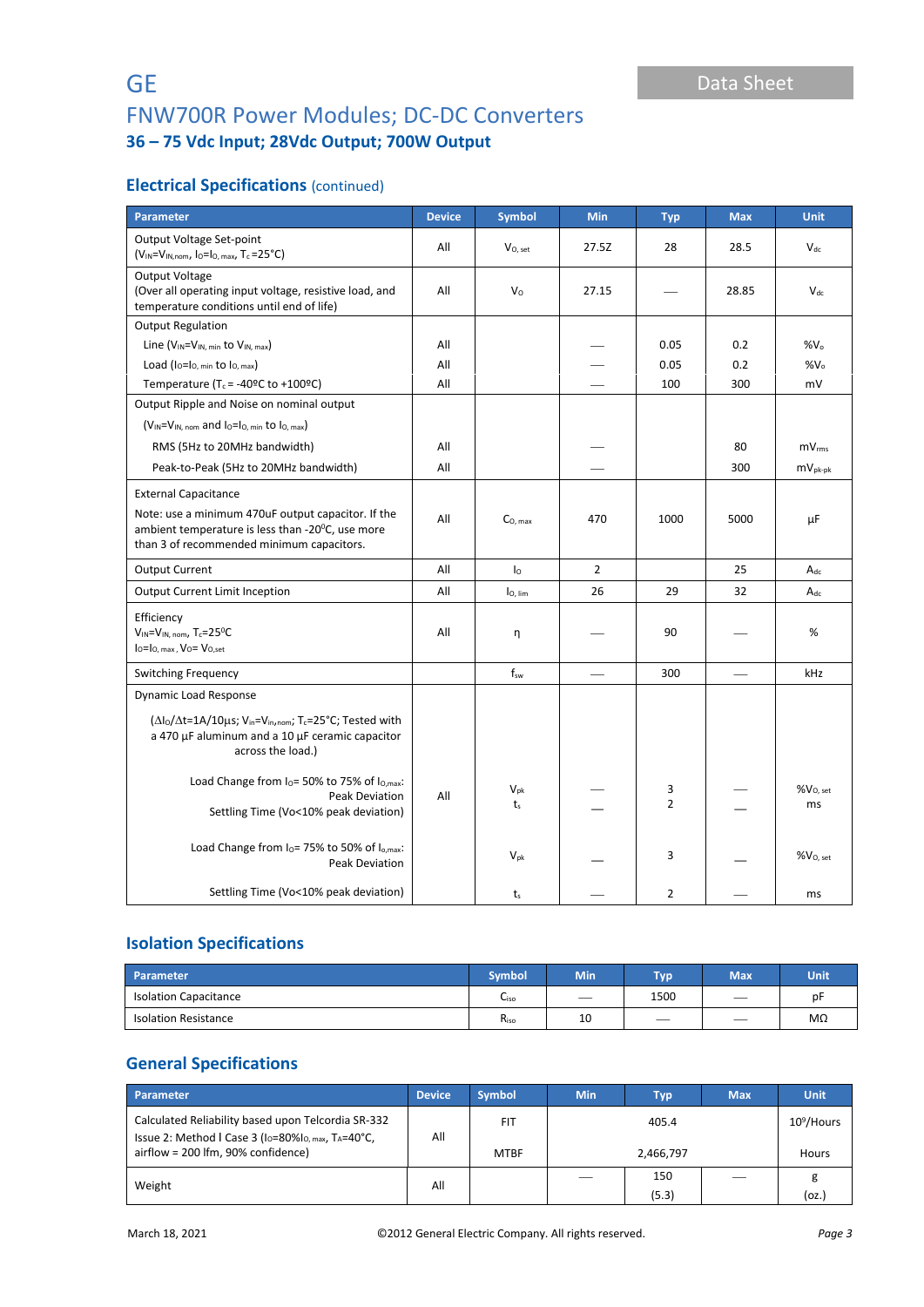# **Feature Specifications**

Unless otherwise indicated, specifications apply over all operating input voltage, resistive load, and temperature conditions. See Feature Descriptions for additional information.

| Parameter                                                                                                                                                                                                     | <b>Device</b> | <b>Symbol</b>     | <b>Min</b> | <b>Typ</b>     | <b>Max</b>               | <b>Unit</b>   |
|---------------------------------------------------------------------------------------------------------------------------------------------------------------------------------------------------------------|---------------|-------------------|------------|----------------|--------------------------|---------------|
| Remote On/Off Signal Interface                                                                                                                                                                                |               |                   |            |                |                          |               |
| $(V_{IN} = V_{IN, min}$ to $V_{IN, max}$ ; open collector or equivalent),<br>Refer to remote on/off description and Figure 11.                                                                                |               |                   |            |                |                          |               |
| Remote On/Off Current - Logic ON                                                                                                                                                                              | All           | $I_{on/off}$      | 1.0        |                | 5.0                      | mA            |
| Remote On/Off Current - Logic OFF                                                                                                                                                                             | All           | $I_{on/off}$      |            |                | 50                       | μA            |
| Turn-On Delay and Rise Times                                                                                                                                                                                  |               |                   |            |                |                          |               |
| $(V_{IN} = V_{In,nom}$ , $I_0 = I_0$ , max, 25C)                                                                                                                                                              |               |                   |            |                |                          |               |
| Case 1: On/Off input is set to Logic Low (Module ON)<br>and then input power is applied $(T_{delay}$ from<br>instant at which $V_{IN} = V_{IN, min}$ until Vo=10% of $V_{O, set}$ )                           | All           | Tdelay            | 60         | 75             | 100                      | ms            |
| Case 2: Input power is applied for at least 1 second<br>and then the On/Off input is set from OFF to ON ( $T_{delay}$ =<br>from instant at which $V_{IN} = V_{IN, min}$ until $V_0 = 10\%$ of $V_{O, set}$ ). | All           | $T_{delay}$       |            | 5              |                          | ms            |
| $T_{rise}$ = time for $V_0$ to rise from 10% of $V_{O,set}$ to 90% of<br>$V_{O,set}$ .                                                                                                                        | All           | $T_{\text{rise}}$ |            | 25             |                          | ms            |
| <b>Output Voltage Overshoot</b>                                                                                                                                                                               |               |                   |            |                | 3                        | $%$ $V0. set$ |
| $(I0=80%$ of $I0. max$ , T <sub>A</sub> =25°C)                                                                                                                                                                |               |                   |            |                |                          |               |
| Output Voltage Adjustment<br>(See Feature Descriptions):                                                                                                                                                      |               |                   |            |                |                          |               |
| Output Voltage Remote-sense Range<br>(only for No Trim or Trim down application)                                                                                                                              | All           | Vsense            |            |                | 2                        | $%V_{o,nom}$  |
| Output Voltage Set-point Adjustment Range (trim)                                                                                                                                                              | All           | $V_{\text{trim}}$ | 60         |                | 110                      | $\%V_{o,nom}$ |
| <b>Output Overvoltage Protection</b>                                                                                                                                                                          | All           | $V_{O, limit}$    | 32         |                | 38                       | $\vee$        |
| Over Temperature Protection                                                                                                                                                                                   | All           | Tref              |            | 106            |                          | °C            |
| (See Feature Descriptions)                                                                                                                                                                                    |               |                   |            |                |                          |               |
| Input Under Voltage Lockout                                                                                                                                                                                   |               | VIN, UVLO         |            |                |                          |               |
| Turn-on Threshold                                                                                                                                                                                             | All           |                   |            | 35             | 36                       | $V_{dc}$      |
| Turn-off Threshold                                                                                                                                                                                            | All           |                   | 30         | 31             |                          | $V_{dc}$      |
| Hysteresis                                                                                                                                                                                                    | All           |                   |            | $\overline{4}$ |                          | $V_{dc}$      |
| Input Over voltage Lockout                                                                                                                                                                                    |               | VIN, OVLO         |            |                |                          |               |
| Turn-on Threshold                                                                                                                                                                                             | All           |                   |            | 76             | 78                       | $V_{dc}$      |
| <b>Turn-off Threshold</b>                                                                                                                                                                                     | All           |                   | 79         | 80             |                          | $V_{dc}$      |
| <b>Hysteresis</b>                                                                                                                                                                                             | All           |                   | $---$      | 4              | $\overline{\phantom{a}}$ | $V_{dc}$      |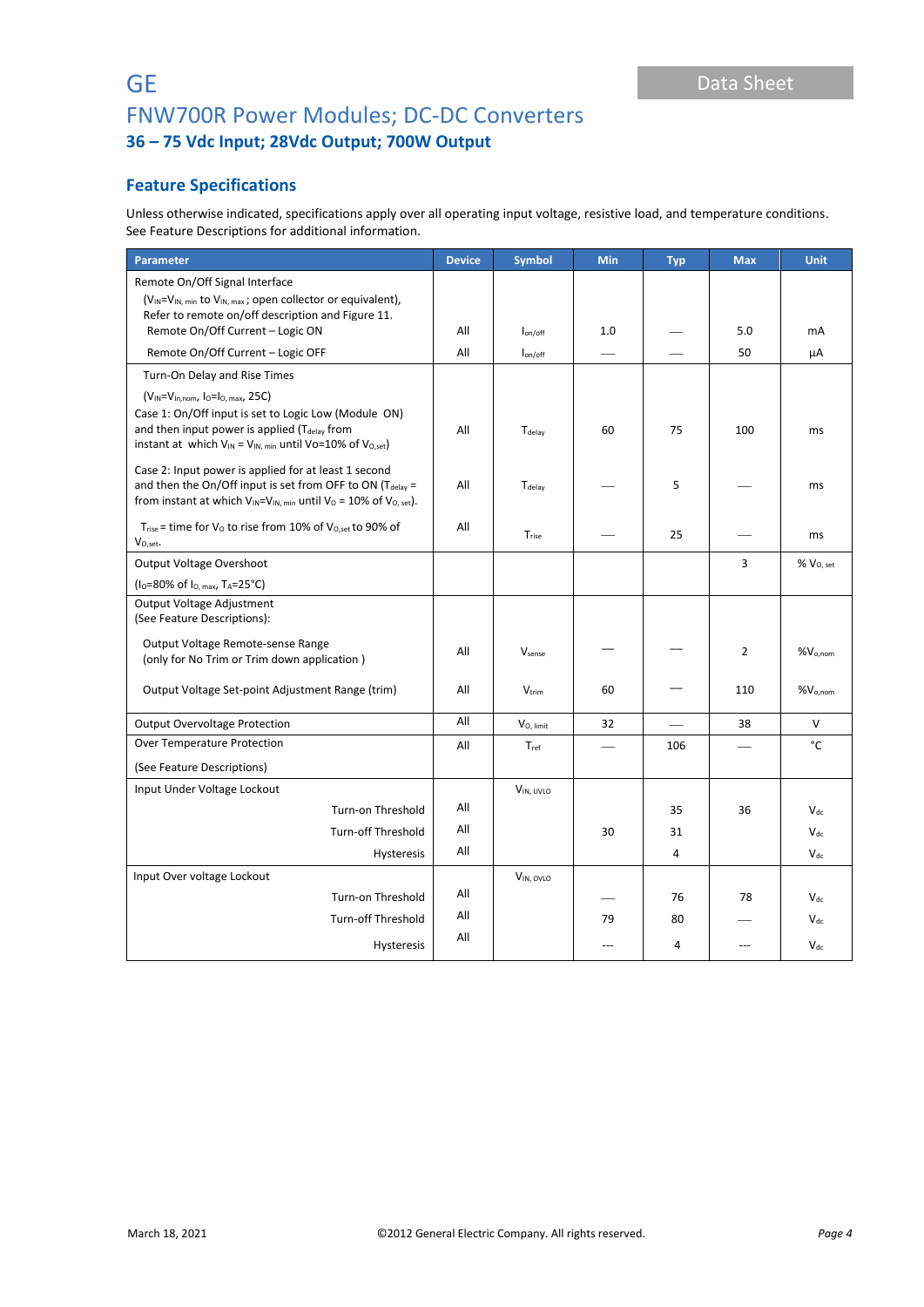# **Characteristic Curves**

The following figures provide typical characteristics for the FNW700R (28V, 25A) at 25ºC. The figures are identical for either positive or negative Remote On/Off logic.









**Figure 2. Typical Output Ripple and Noise at Room Temperature** and 48Vin;  $I_o = I_{o,max}$ ;  $C_{o,ext} = 470 \mu F$ .



**Figure 1. Converter Efficiency versus Output Current. Figure 4. Typical Start-Up Using Remote On/Off, R1=30Kohm; Co,ext = 470µF.**



Figure 5. Typical Start-Up Using from V<sub>IN</sub>, positive logic version



**Figure 3. Transient Response to Dynamic Load Change from 25% to 50% to 25% of Full Load at Room Temperature and 48 Vdc Input; 0.1A/uS ;**

**Co,ext = 470µF.**

**Figure 6. Transient Response to Dynamic Load Change from 50% to 75% to 50% of Full Load at Room Temperature and 48 Vdc Input; 0.1A/uS ;**

**Co,ext = 470µF.**

**shown; Co,ext = 470µF.**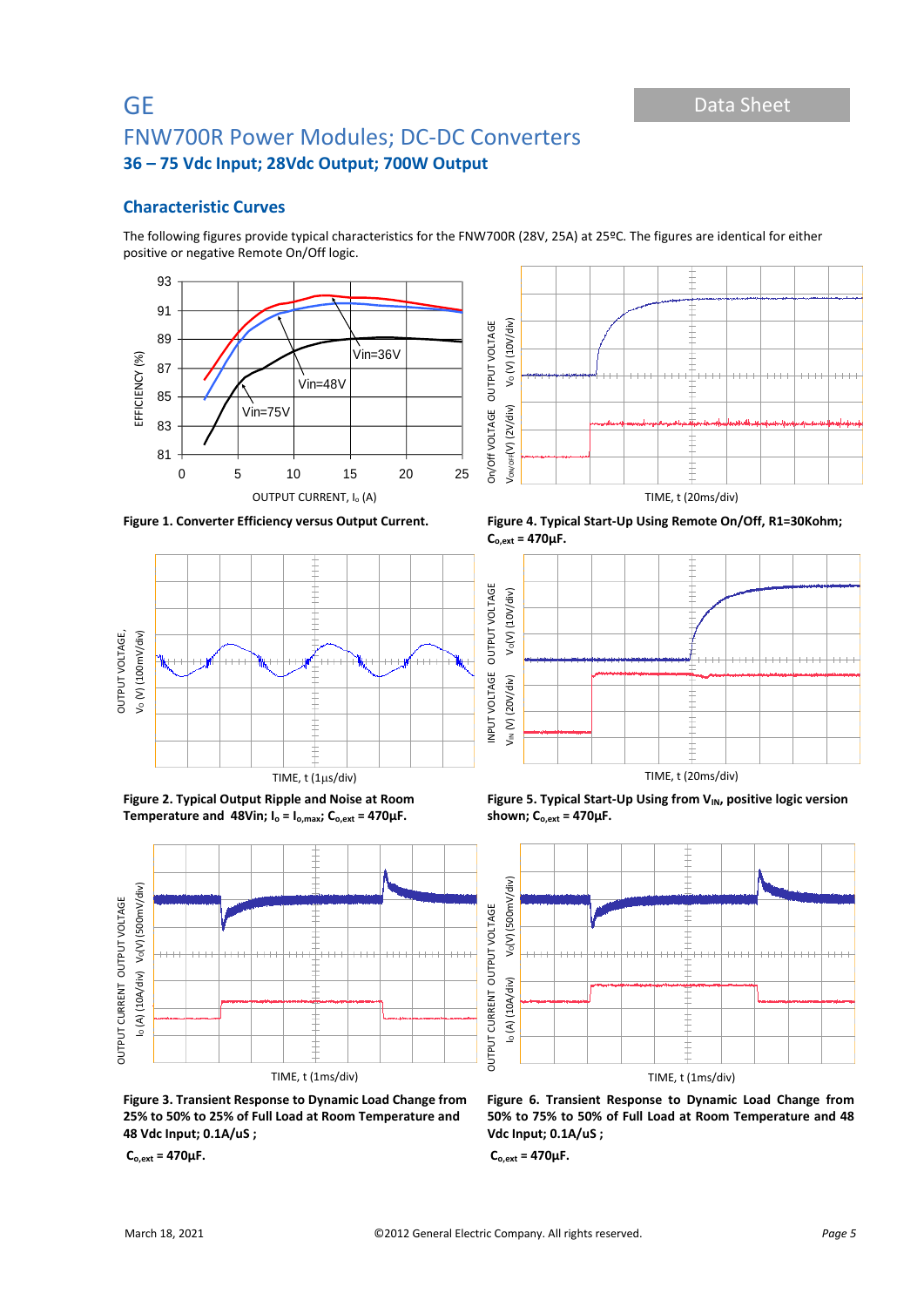# **Test Configurations**



#### **Figure 7. Input Reflected Ripple Current Test Setup.**

Note: Measure the input reflected-ripple current with a simulated source inductance (LTEST) of 12 µH. Capacitor CS offsets possible battery impedance. Measure the current, as shown above.



#### **Figure 8. Output Ripple and Noise Test Setup.**

Note: Use a C<sub>out</sub> (470 µF Low ESR aluminum or tantalum capacitor typical), a 0.1 µF ceramic capacitor and a 10 µF ceramic capacitor, and Scope measurement should be made using a BNC socket. Position the load between 51 mm and 76 mm (2 in. and 3 in.) from the module.



#### **Figure 9. Output Voltage and Efficiency Test Setup.**

Note: All measurements are taken at the module terminals. When socketing, place Kelvin connections at module terminals to avoid measurement errors due to socket contact resistance.

$$
\eta = \Big(\frac{[V_O(+) - V_O(-)]I_O}{[V_I(+) - V_I(-)]I_I}\Big) \times 100\%
$$

## **Design Considerations**

#### **Input Source Impedance**

The power module should be connected to a low ac-impedance source. Highly inductive source impedance can affect the stability of the power module. For the test configuration in Figure 7, a 470μF Low ESR aluminum capacitor,  $C_{IN}$ , mounted close to the power module helps ensure the stability of the unit. Consult the factory for further application guidelines.

#### **Output Capacitance**

The FNW700R power module requires a minimum output capacitance of 470µF Low ESR aluminum capacitor, C<sub>out</sub> to ensure stable operation over the full range of load and line conditions, see Figure 8. If the ambient temperature is under -20 $^{\circ}$  C, it is required to use at least 3 of the minimum capacitors in parallel. In general, the process of determining the acceptable values of output capacitance and ESR is complex and is load-dependant.

## **Safety Considerations**

For safety agency approval the power module must be installed in compliance with the spacing and separation requirements of the end-use safety agency standards, i.e., UL ANSI/UL 62368-1 and CAN/CSA C22.2 No. 62368-1 Recognized, DIN VDE 0868-1/A11:2017 (EN62368- 1:2014/A11:2017)

For end products connected to  $-48V_{dc}$ , or  $-60V_{dc}$  nominal DC MAINS (i.e. central office dc battery plant), no further fault testing is required. \*Note: - $60V_{dc}$  nominal battery plants are not available in the U.S. or Canada.

For all input voltages, other than DC MAINS, where the input voltage is less than  $60V_{dc}$ , if the input meets all of the requirements for SELV/ES1, then:

- The output may be considered SELV/ES1. Output voltages will remain within SELV/ES1 limits even with internally-generated non-SELV/ES1 voltages. Single component failure and fault tests were performed in the power converters.
- One pole of the input and one pole of the output are to be grounded, or both circuits are to be kept floating, to maintain the output voltage to ground voltage within ELV or SELV/ES1 limits. However, SELV/ES1 will not be maintained if  $V_1(+)$  and  $V_0(+)$  are grounded simultaneously.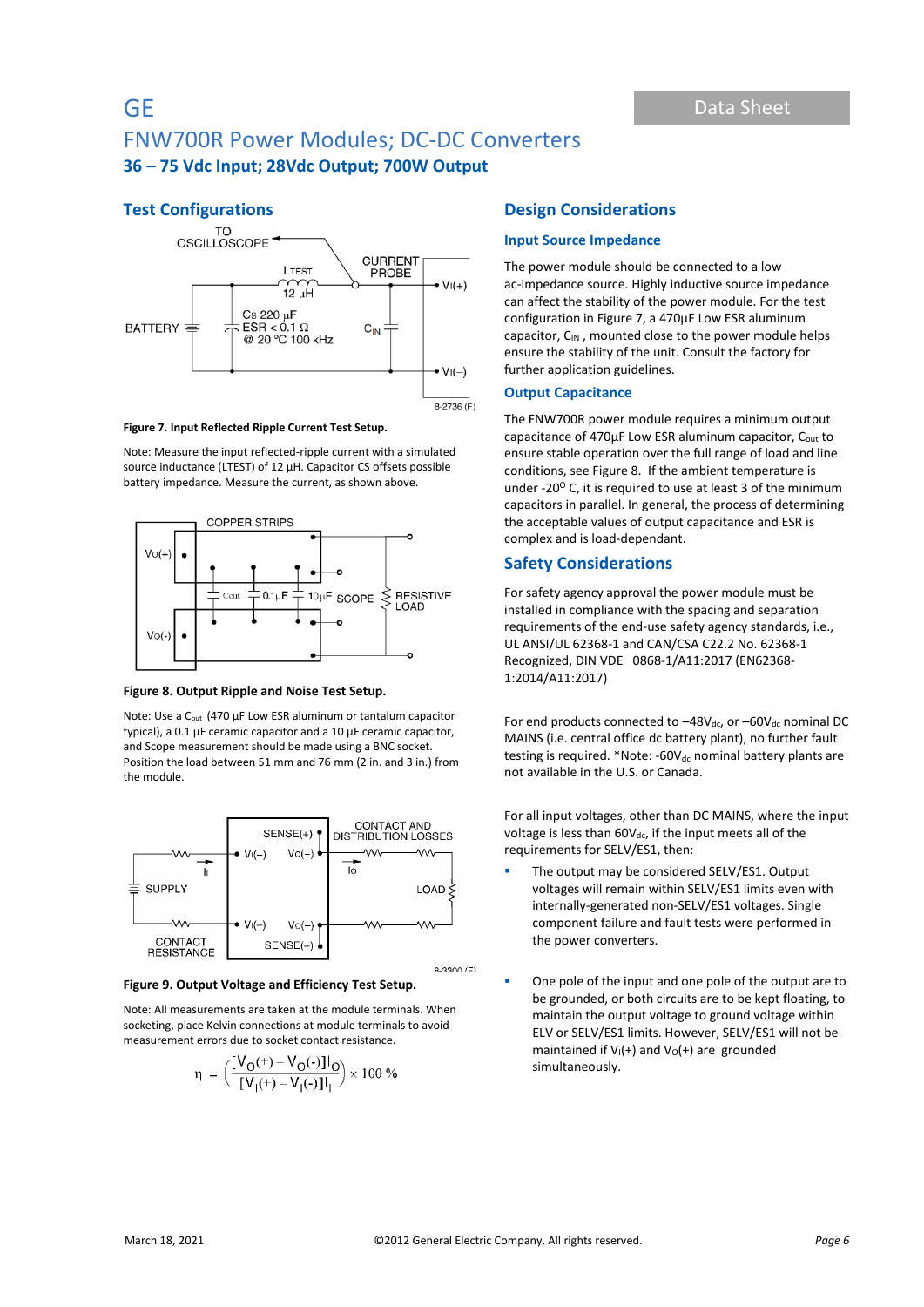# **Safety Considerations (continued)**

For all input sources, other than DC MAINS, where the input voltage is between 60 and 75V<sub>dc</sub> (Classified as TNV-2 in Europe), the following must be meet, if the converter's output is to be evaluated for SELV/ES1:

- The input source is to be provided with reinforced insulation from any hazardous voltage, including the ac mains.
- One  $V_1$  pin and one  $V_0$  pin are to be reliably earthed, or both the input and output pins are to be kept floating.
- Another SELV or ES1 reliability test is conducted on the whole system (combination of supply source and subject module), as required by the safety agencies, to verify that under a single fault, hazardous voltages do not appear at the module's output.

All flammable materials used in the manufacturing of these modules are rated 94V-0, or tested for reduced thickness.

The input to these units is to be provided with a maximum 30 A fast-acting fuse in the unearthed lead.

## **Feature Description**

#### **Remote On/Off**

Remote ON/OFF control is available as standard and has positive logic remote On/Off mode only. The converter will be active as long as a current Ion/off (1 to 5mA) is flowing into the ON/OFF+ (pin 4) and from the ON/OFF- (pin 3), and inactive when no current is flowing. Remote control pins are isolated up to 1.5 kV. The voltage to drive this current can be derived from the input voltage, the output voltage, or an external supply with an appropriate current limit resistor. The maximum forward current allowable without damage is 5 mA, and the maximum reverse current is 10mA. A typical remote ON/OFF circuit is shown as Figure 10. The current limit resistor (R1) is connected from Vin (+) pin to ON/OFF + pin, an open collector or an equivalent switch can be connected between  $ON/OFF$  - and  $V<sub>1</sub>$  (-) pins to control ON/OFF operation. A 0 Ohm resistor (R2) can be used if no open collector or switch used. For 48Vin, an appropriate R1 value is recommended to be 30Kohm (0.5W).



### **Figure 10. Circuit configuration for using Remote On/Off Implementation.**

#### **Overcurrent Protection**

To provide protection in a fault output overload condition, the module is equipped with internal current-limiting circuitry and can endure current limit for few milli-seconds. A latching shutdown option is standard. If overcurrent persists for few milli-seconds, the module will shut down and remain off until the module is reset by either cycling the input power or by toggling the on/off pin for one second.

An auto-restart option (4) is also available in a case where an auto recovery is required. If overcurrent persists for few milli-seconds, the module will shut down and auto restart until the fault condition is corrected. If the output overload condition still exists when the module restarts, it will shut down again. This operation will continue indefinitely, until the overcurrent condition is corrected.

## **Over Voltage Protection**

The output overvoltage protection consists of circuitry that monitors the voltage on the output terminals. If the voltage on the output terminals exceeds the over voltage protection threshold, then the module will shutdown and latch off. The overvoltage latch is reset by either cycling the input power for one second or by toggling the on/off signal for one second. The protection mechanism is such that the unit can continue in this condition until the fault is cleared.

An auto-restart option (4) is also available in a case where an auto recovery is required.

#### **Output Voltage Programming**

Trimming allows the user to increase or decrease the output voltage set point of a module. Trimming down is accomplished by connecting an external resistor between the TRIM pin and the SENSE(-) pin. Trimming up is accomplished by connecting external resistor between the SENSE(+) pin and  $V_0$ (+) pin. The trim resistor should be positioned close to the module.

Be sure to use a zero resistor or short SENSE(+) and  $V_0(+)$ pins when the trim up function is not used.

If not using the trim down feature, leave the TRIM pin open.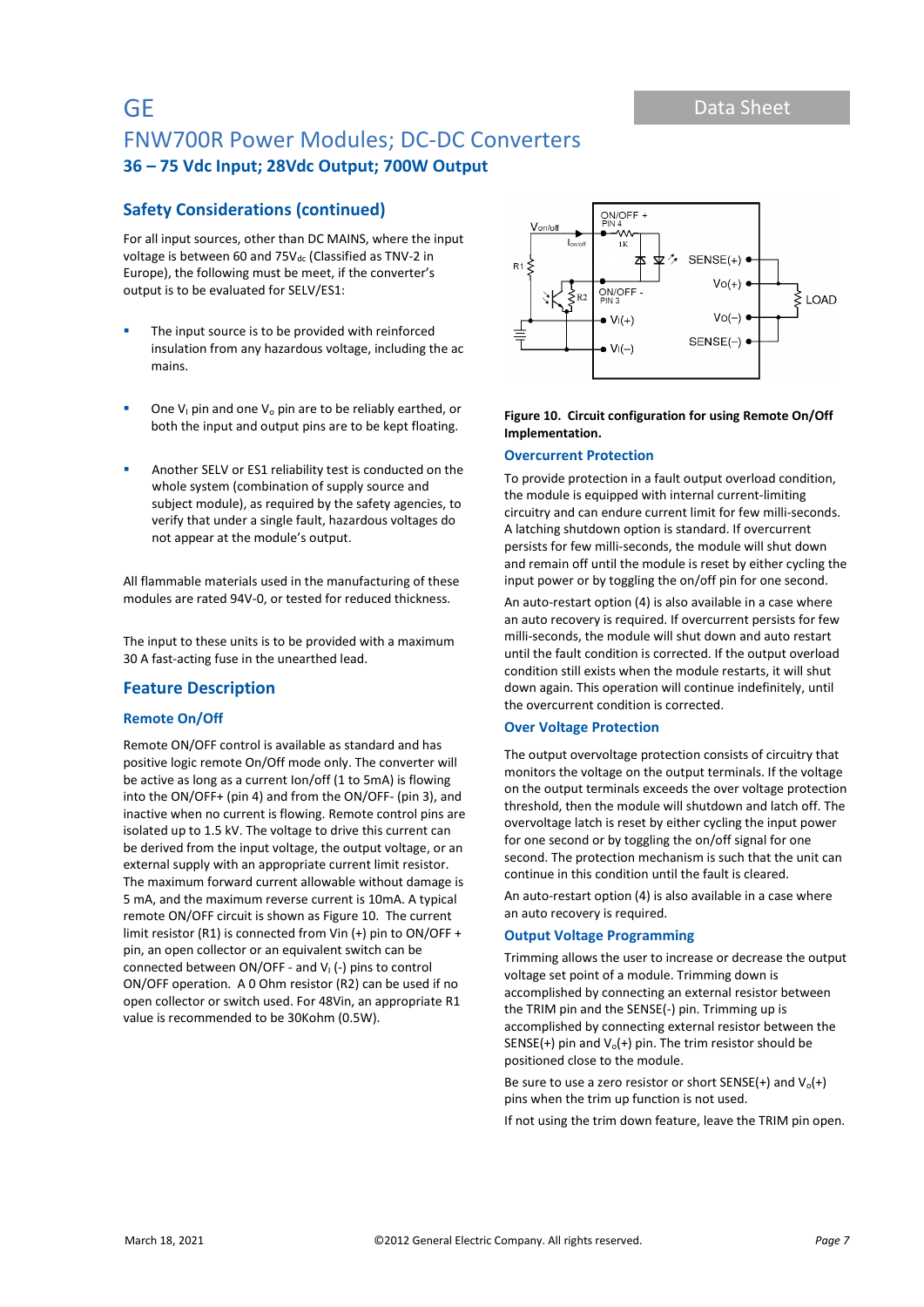# **Feature Description (continued)**

With an external resistor between the TRIM and SENSE(-) pins ( $R_{\text{adj-down}}$ ), the output voltage set point ( $V_{\text{o},\text{adj}}$ ) decreases (see Figure 11). The following equation determines the required external-resistor value to obtain a percentage output voltage change of  $\Delta$ %.

**For output voltages: 28V**

$$
R_{adj-down} = 5.97 \times \left(\frac{100}{\Delta\%} - 1\right) \! K\Omega
$$

Where,

$$
\Delta\% = \left| \frac{V_{o,\,nom} - V_{desired}}{V_{o,\,nom}} \right| \times 100
$$

 $V_{\text{desired}}$  = Desired output voltage set point (V).



8-748 (F). b

### **Figure 11. Circuit Configuration to Decrease Output Voltage.**

## **Trim Up – Increase Output Voltage**

With an external resistor connected between the Vo(+) and SENSE(+) pins  $(R_{adj-up})$ , the output voltage set point  $(V_{O,adj})$ increases (see Figure 12).

The following equation determines the required externalresistor value to obtain a percentage output voltage change of  $\Lambda$ %.

#### **For output voltages: 28V**

$$
R_{adj-up} = \frac{Vo, nom \times \Delta\%}{100} K\Omega
$$

Where,

$$
\Delta\%=\left|\frac{V_{desired}-V_{o,\,nom}}{V_{o,\,nom}}\right|\times100
$$

 $V_{desired}$  = Desired output voltage set point (V).



#### **Figure 12. Circuit Configuration to Increase Output Voltage.**

The voltage between the  $V_0(+)$  and  $V_0(-)$  terminals must not exceed the minimum output overvoltage shut-down value indicated in the Feature Specifications table. This limit includes any increase in voltage due to remote- sense compensation and output voltage set-point adjustment (trim). See Figure 13.

Although the output voltage can be increased by both the remote sense and by the trim, the maximum increase for the output voltage is not the sum of both. The maximum increase is the larger of either the remote sense or the trim.

The amount of power delivered by the module is defined as the voltage at the output terminals multiplied by the output current. When using remote sense and trim, the output voltage of the module can be increased, which the same output current would increase the power output of the module. Care should be taken to ensure that the maximum output power of the module remains at or below the maximum rated power.

#### **Examples:**

To trim down the output of a nominal 28V module to 16.8V

$$
\Delta\% = \left| \frac{28V - 16.8V}{28V} \right| \times 100
$$

 $\Delta\% = 40$ 

$$
R_{adj-down} = 5.97 \times \left(\frac{100}{40} - 1\right) K\Omega
$$

 $R_{\text{adj-down}} = 8.96$  k $\Box$ 

To trim up the output of a nominal 28V module to 30.8V

$$
\Delta\% = \left| \frac{30.8V - 28V}{28V} \right| \times 100
$$

$$
\Delta\% = 10
$$

$$
R_{\text{adj-up}} = \frac{28 \times 10}{100} \text{ K}\Omega
$$

$$
R_{\text{adj-up}} = 2.8 \text{ K}\Omega
$$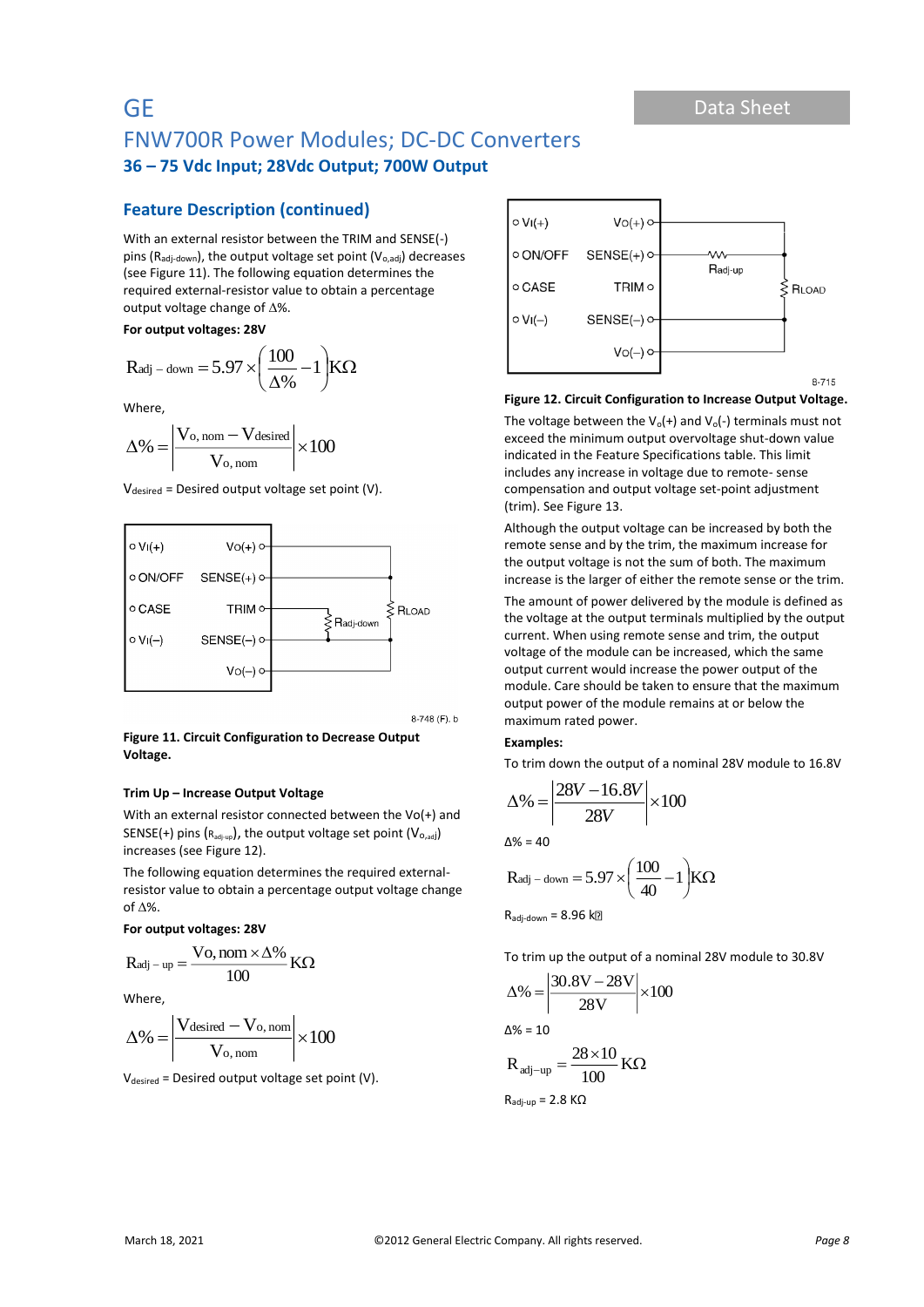# **Feature Description (continued)**

## **Remote sense**

Remote sense minimizes the effects of distribution losses by regulating the voltage at the remote-sense connections (see Figure 13). For No Trim or Trim down application, the voltage between the remote-sense pins and the output terminals must not exceed the output voltage sense range given in the Feature Specifications table i.e.:

**[Vo(+) – Vo(-)] – [SENSE(+) – SENSE(-)] 2% of Vo,nom.**

The voltage between the  $Vo(+)$  and  $Vo(-)$  terminals must not exceed the minimum output overvoltage shut-down value indicated in the Feature Specifications table. This limit includes any increase in voltage due to remote-sense compensation and output voltage set-point adjustment (trim). See Figure 13. If not using the remote-sense feature to regulate the output at the point of load, then connect SENSE(+) to Vo(+) and SENSE(-) to Vo(-) at the module.

Although the output voltage can be increased by both the remote sense and by the trim, the maximum increase for the output voltage is not the sum of both. The maximum increase is the larger of either the remote sense or the trim. The amount of power delivered by the module is defined as the voltage at the output terminals multiplied by the output current. When using remote sense and trim: the output voltage of the module can be increased, which at the same output current would increase the power output of the module. Care should be taken to ensure that the maximum output power of the module remains at or below the maximum rated power.



## **Figure 13. Effective Circuit Configuration for Single-Module Remote-Sense Operation Output Voltage.**

#### **Over Temperature Protection**

The FNW700R module provides with non-latching over temperature protection. A temperature sensor monitors the operating temperature of the converter. If the reference temperature exceeds a threshold of 106 °C (typical) at the center of the baseplate, the converter will shut down and disable the output. When the baseplate temperature has decreased by approximately 20 ºC the converter will automatically restart.

The module can be restarted by cycling the dc input power for at least one second or by toggling the remote on/off signal for at least one second.

## **Auxiliary Power Output**

The module has an auxiliary power output, available on pin 16, referenced to the Sense- pin. The output is derived from the internal secondary bias supply and is capable of delivering up to 15 mA, with a voltage range that varies between  $9V_{dc}$  and 13  $V_{dc}$ . This supply is typically used to drive LEDs. To prevent internal module damage, do not connect or short this pin to any other pin on the module.

#### **Power Good Signal**

The module contains a power good signal on pin 15, consisting of an open collector circuit that is referenced to the Sense- pin on the secondary side of the module. The power good signal is active low, when the module is operating normally. The maximum current that can sunk at this pin, during normal operation active low, is 35 mA $_{dc}$ , and the maximum voltage allowed on the pin, during module abnormal operation active high, is  $35V_{dc}$ . During transient load changes or during overcurrent hiccup events, the sanity of the power good signal is not guaranteed.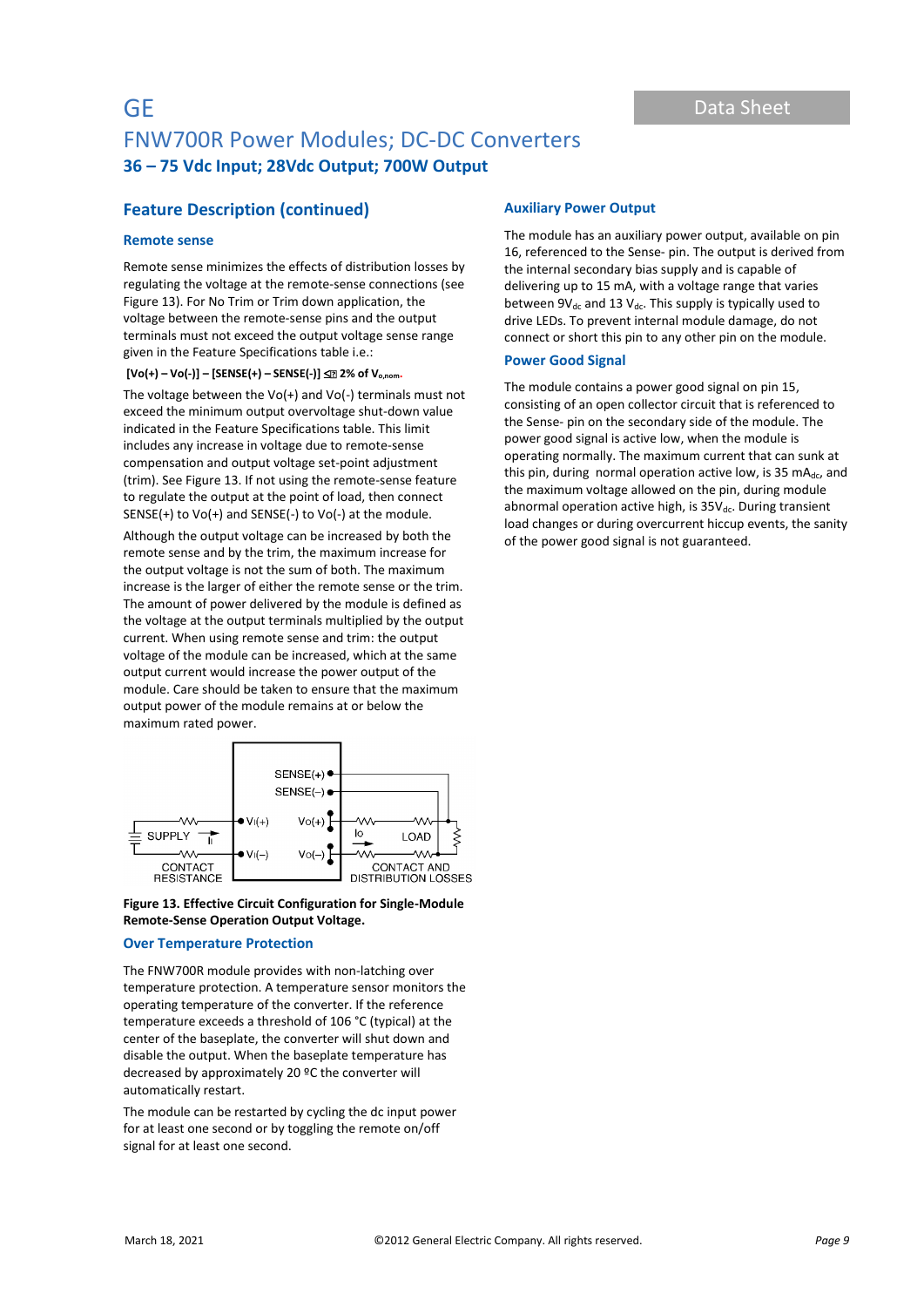# **Thermal Considerations**

The power modules operate in a variety of thermal environments; however, sufficient cooling should be provided to help ensure reliable operation of the unit. Heatdissipating components inside the unit are thermally coupled to the case. Heat is removed by conduction, convection, and radiation to the surrounding environment. Proper cooling can be verified by measuring the case temperature. Peak temperature  $(T<sub>C</sub>)$  occurs at the position indicated in Figure 14.

Considerations include ambient temperature, airflow, module power dissipation, and the need for increased reliability. A reduction in the operating temperature of the module will result in an increase in reliability. The thermal data presented here is based on physical measurements taken in a wind tunnel.

For reliable operation this temperature should not exceed 100ºC.



#### **Figure 14. Case (Tc ) Temperature Measurement Location (top view).**

The output power of the module should not exceed the rated power for the module as listed in the ordering Information table.

Although the maximum  $T_c$  temperature of the power modules is 100 °C, you can limit this temperature to a lower value for extremely high reliability.

Please refer to the Application Note "Thermal Characterization Process For Open-Frame Board-Mounted Power Modules" for a detailed discussion of thermal aspects including maximum device temperatures.

## **Thermal Derating**

Thermal derating is presented for two different applications: 1) coupled to a cold plate inside a sealed clamshell chassis, without any internal air circulation, and 2) traditional open chassis or cards with force air flow. In application 1, the module is cooled entirely by conduction of heat from the module primarily through the top surface to a coldplate, with some conduction through the module's pins to the power layers in the system board; for application 2; the module is cooled by heat removal into a forced airflow that passes through the interior of the module and over the top baseplate and/or an attached heatsink.



**Figure 15. Derating Output Current vs. case temeprature for FNW700R in Conduction cooling (cold plate)**  applications; T<sub>a</sub> <72°C in vicinity of module interior; V<sub>IN</sub> = **48V.**



**Figure 16. Derating Output Current vs. Local Ambient Temperature and Airflow, No Heatsink, Vin = 48V.**



**Figure 17. Derating Output Current vs. Local Ambient Temperature and Airflow, 1" Transverse Heatsink, Vin = 48V.**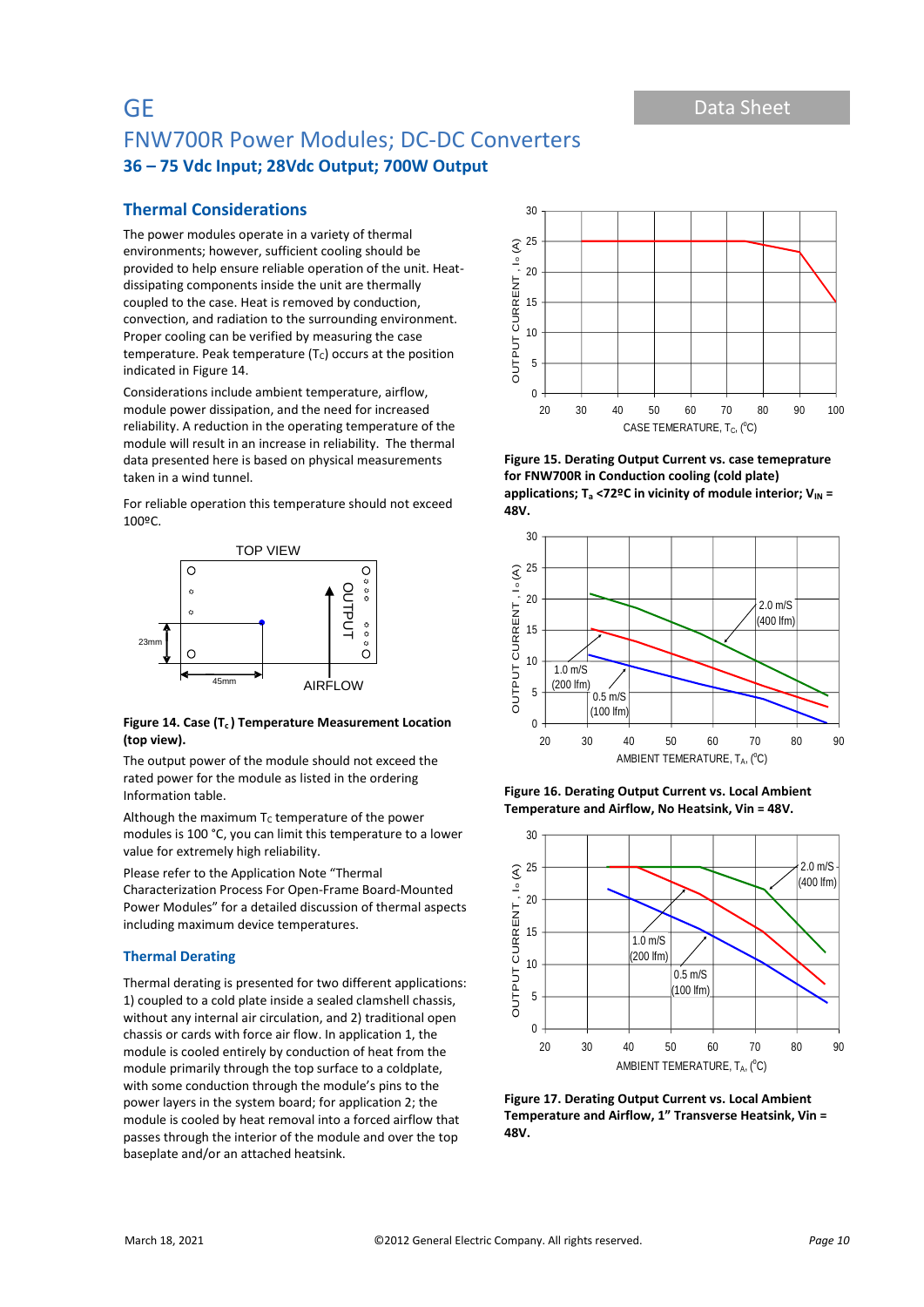## **Layout Considerations**

The FNW700R power module series are aluminum base board packaged style, as such; component clearance between the bottom of the power module and the mounting (Host) board is limited. Avoid placing copper areas on the outer layer directly underneath the power module.

## **Post Solder Cleaning and Drying Considerations**

Post solder cleaning is usually the final circuit-board assembly process prior to electrical board testing. The result of inadequate cleaning and drying can affect both the reliability of a power module and the testability of the finished circuit-board assembly. For guidance on appropriate soldering, cleaning and drying procedures, refer to GE *Board Mounted Power Modules: Soldering and Cleaning* Application Note.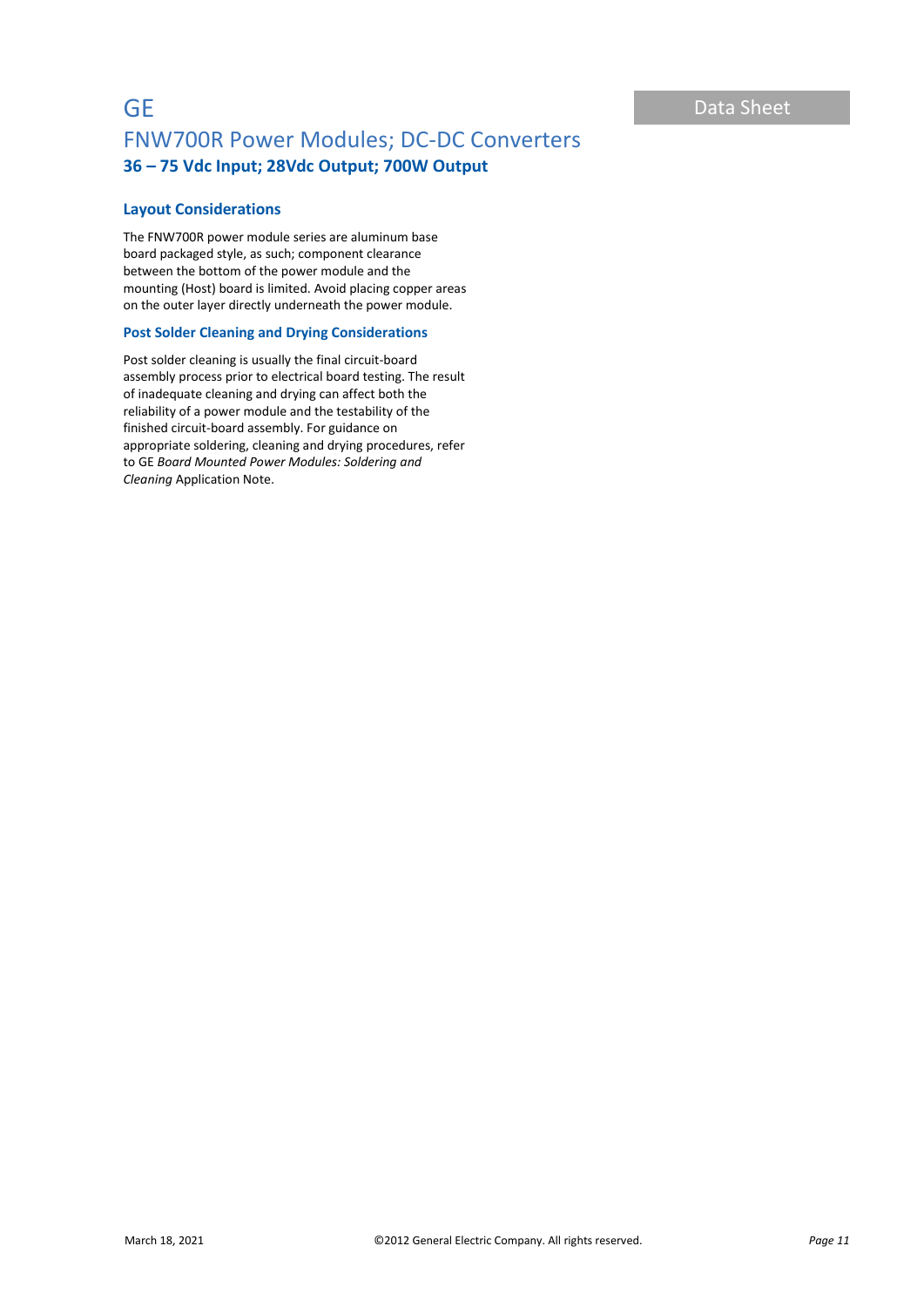# **Mechanical Outline for Through-Hole Module**

## Dimensions are in millimeters and [inches].

Tolerances: x.x mm  $\pm$  0.5 mm [x.xx in.  $\pm$  0.02 in.] (unless otherwise indicated)



| <b>Pin</b> | Description' | <b>Pin</b> | <b>Description</b> | Pin      | <b>Description</b> | Pin | <b>Description</b> |
|------------|--------------|------------|--------------------|----------|--------------------|-----|--------------------|
|            | $V$ in $-$   |            | $V_0+$             |          | Vo-                | 13  | <b>TRIM</b>        |
|            | $V$ in +     |            | $V_0+$             | 10       | Vo-                | 14  | N/A                |
| ٮ          | ON/OFF -     |            | $V_0+$             | 11<br>ᆠᆠ | SENSE (-)          | 15  | <b>POWER GOOD</b>  |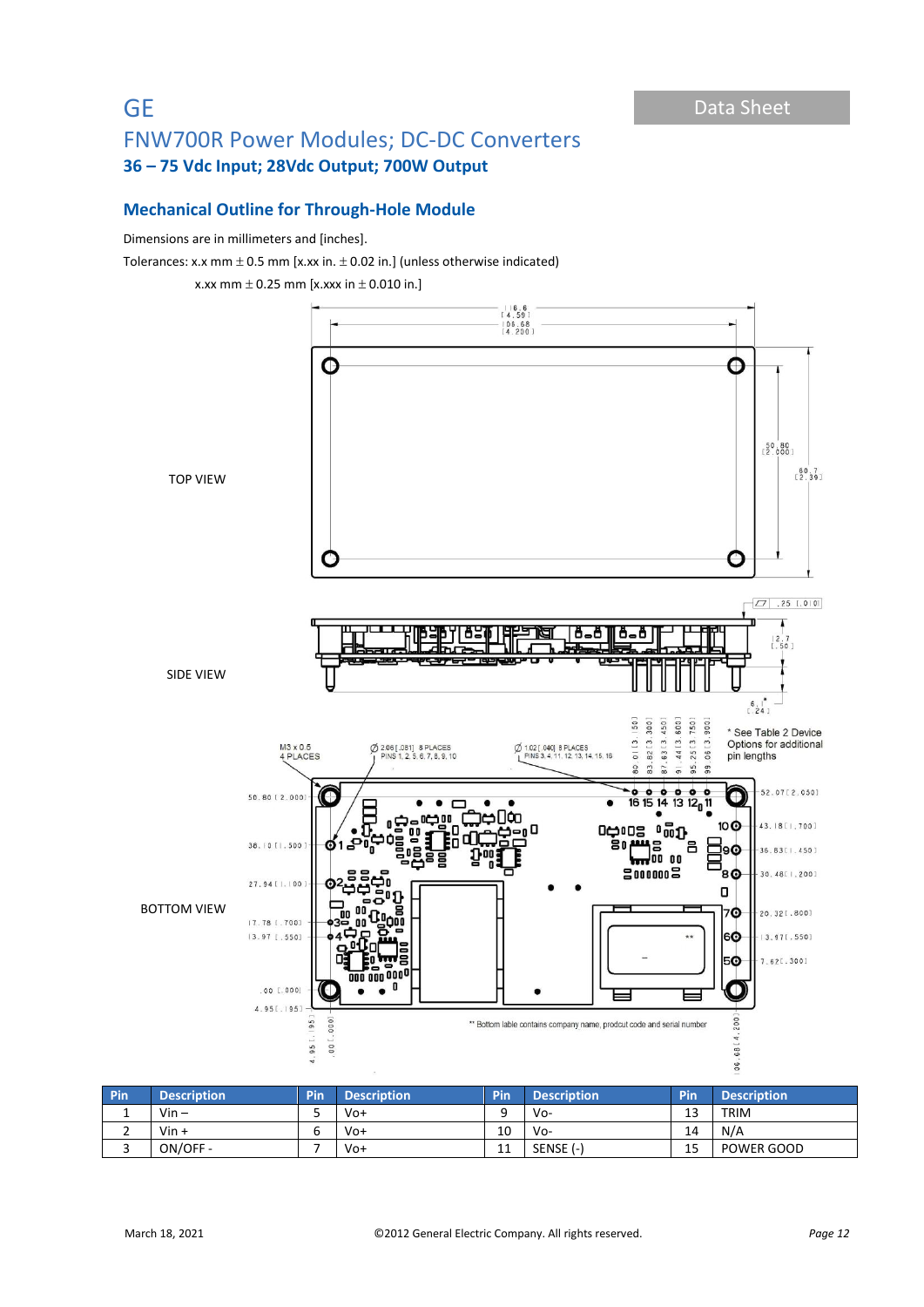